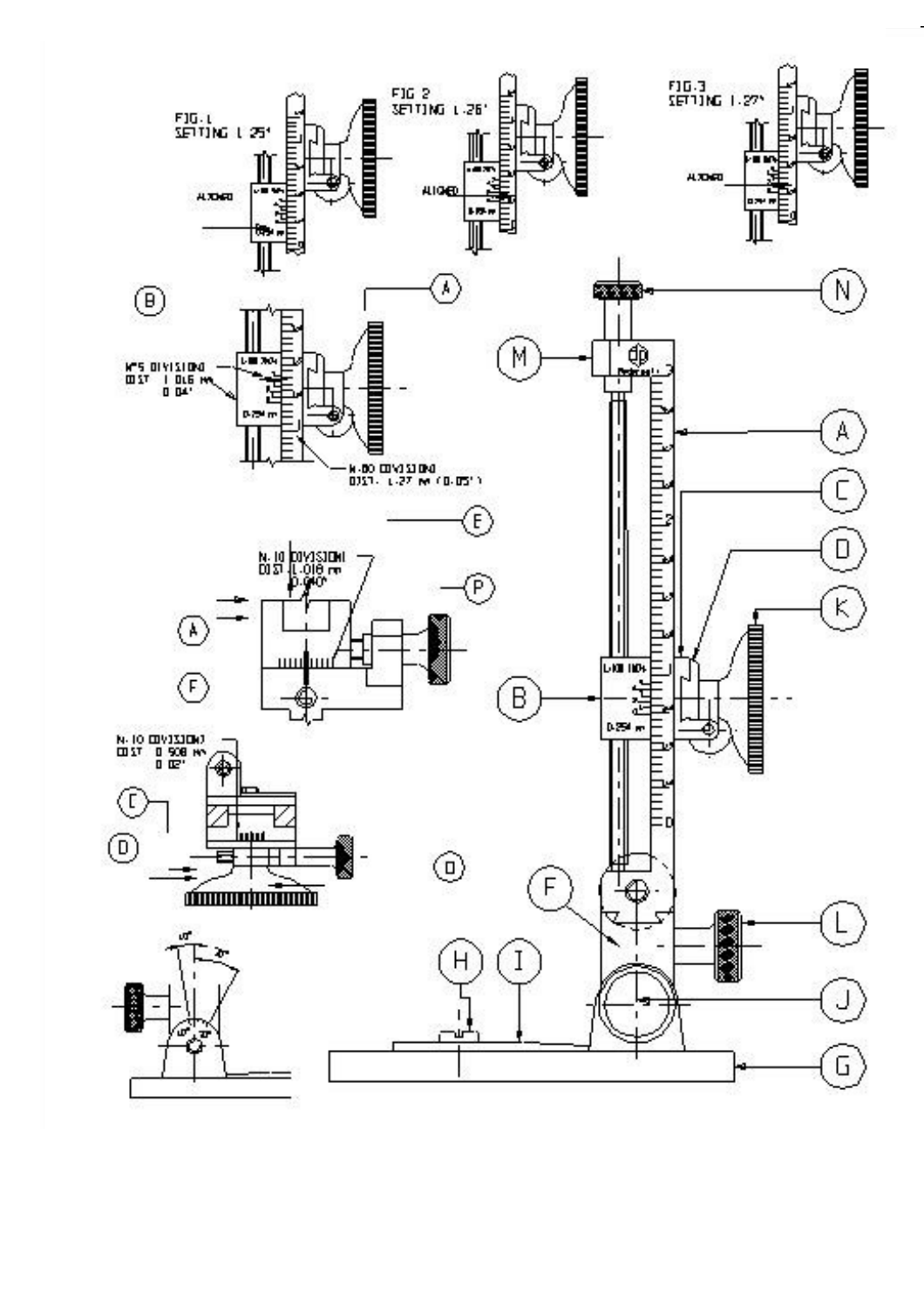

# **PEDERSOLI DAVIDE & C. S.n.c.**

25063 GARDONE V.T. (BS) – ITALY Via Artigiani, 57 – P.O. Box 150 Tel. 030.8915000 – Fax 030.8911019 [info@davidepedersoli.com](mailto:info@davidepedersoli.com) - www.davide-pedersoli.com



# **CREEDMOOR SIGHTS MOD. USA 431 - USA 461**

### **INSTALLATION ON YOUR RIFLE**

Your Pedersoli Long-Range tang sight is provided with two mounting holes in the base plate (G). The nominal centers are 2.25" apart and will fit all Pedersoli built replica rifles. The front hole is elongated to allow fitting to other brands of rifles which may have a slightly different hole spacing. Two sight mounting screws (10x28) are supplied for use on Pedersoli made rifles and these will fit the two tang holes originally plugged with slot head set screws.

It is important that the tang sight stand vertically, both in side view as well as from a rear view. This must be checked with a suitable carpenter or machinists bubble level. Mount the rifle in a padded bench vise and use a level to position the breech sides vertically and the barrel horizontally (make allowance for barrel taper if necessary).

Loosening (or removing) screw (H) will allow the spring (I) to be positioned back or forward until the staff (A) is vertical from a side view. Tighten the screw firmly and apply a small amount of gun grease to the rear end of the spring where it engages the staff notch. (Disregard the degree markings on base (G)). On Pedersoli made rifles this sight will normally be suitably vertical when first installed but on other rifles it may require adjustment.

To position the staff vertically when viewed from the rear, it will be necessary to insert suitable metal, hard paper or plastic shim material under one side or the other as necessary.

Use the bubble level to verify that you have obtained good vertical positioning.

When you are satisfied with the installation, tighten thumb screw (J) to apply enough drag on the pivot joint so that when the rifle is fired the staff assembly will tip forward only a small amount or not at all. Avoid excessive tightening.

#### **USING THE ELEVATION SCALE**

(It is necessary to loosen the eye cup (K) when making any adjustment. Use moderate pressure when retightening the eye cup). On USA431 the staff (A) is marked from zero to three inches (two inches on Mod. USA 461) with 20 lines per inch and each line equals .05" (see "Using Minutes of Angles & Sight Scales" chart for further data). With the popular 30" barrel length, each .010" of elevation change equals 1.0 Minute of Angle (MOA) and at 100 yards one MOA =  $1.0''$  and at 200 yards one MOA = 2.0" and so on for other hundred yard increases in distance.

The .05" lines therefore equal 5.0 MOA or 5.0" at 100 yards and 10.0" at 200 yards and so forth for longer distances. The vernier scale (B) has 5 spaces, each one being .04" apart and this provides a way to divide each .05" space into 5 spaces of .01" each, thereby making it possible to control elevation settings by .01" increments. Vernier figure #1 shows a setting of exactly 1.25" (1 ¼") of elevation and figure #2 shows the number one vernier line raised until the very first staff line it can align with this in alignment. This setting adds .01" to the basic 1.25" starting setting and the new setting is therefore 1.25" plus .01" = 1.26".

Vernier figure #3 shows the 2nd vernier line in alignment with the first staff line it can align with and this setting is therefore 1.25" plus  $.02" = 1.27"$ . This same system is used for the 3rd and 4th vernier lines which add .03" and .04" to the starting setting. Note that when the 5th vernier line is brought into alignment with its staff line, the zero line on the vernier will also be in alignment with its staff line so you will be starting a new sequence of settings which will be .05" larger than where you started on the staff.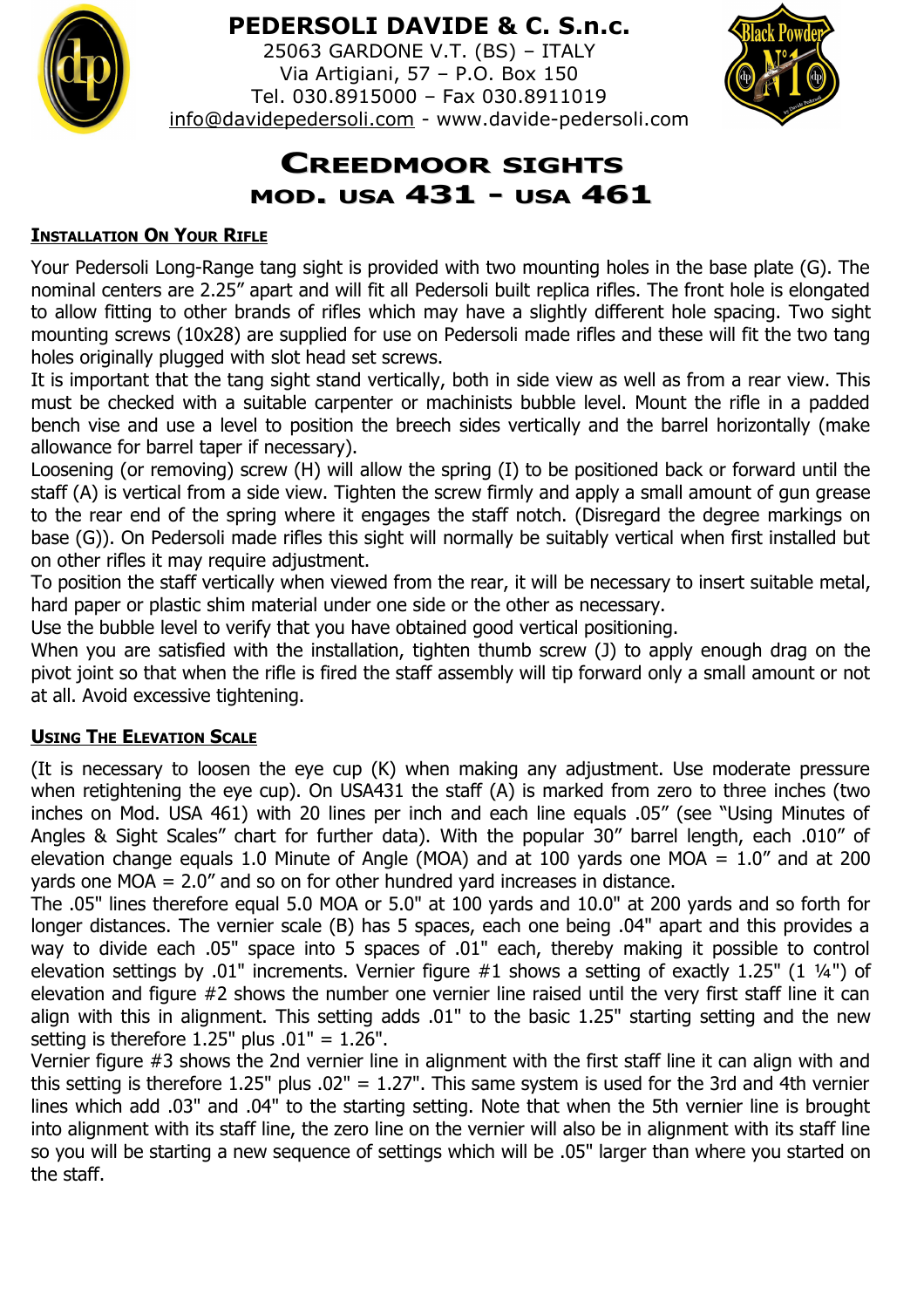The shooter can record elevation settings which were found correct for different ammunition loads and for various distances and return to these exact settings on another day, with full confidence in this Pedersoli made precision Long-Range tang sight.

#### **USING THE WINDAGE SCALE**

This sight has an upper and lower windage scale so as to provide a maximum amount of available windage movement to the shooter. This is particularly necessary when shooting at very long range with a brisk side wind moving the bullet quite a large amount left or right of center. The upper windage scale (D) is moved by thumbscrew (O). Scale (C) has 10 spaces, each one being .02" apart and each line therefore moves the bullet Point of Impact (POI) by 2.0 MOA or 2.0" in 100 yards and 4.0" in 200 yards, and so forth for longer distances. (The eyecup (K) must be loosened when moving this windage scale and must be retightened with only a moderate pressure after each adjustment is made).

The lower windage scale (E) is moved by thumb screw (P) and has 10 spaces, each one being .040" apart and each line therefore moves the bullet POI by 4 MOA, which is 4.0" in 100 yards and 8.0" in 200 yards and so forth for longer distances. This lower scale (F) has a single reference line. Thumb screw (L) must be somewhat loose when making adjustments but usually does not need to be tightened firmly because the scale does not tend to move by itself. It should be tightened only enough to apply a light drag affect to the lower windage scale. We suggest using the lower scale for the main windage corrections and use the upper scale only if more movement is needed or a finer adjustment desired.

If you have a Pedersoli adjustable front sight and you want to bring your rear tang sight back to a center position, move your front sight exactly the same amount the rear sight is off center. Moving the front sight to the left will move the POI to the right. Moving the front sight the right will move the POI to the left. If you do this correctly you will end up being able to bring your rear sight back to its center position and your shots will strike in the target center.

(If you do not have an adjustable front sight you can use a brass drift to move your front sight left or right and obtain the same results). In the following two sections which explain Minutes of Angle (MOA) you will gain a clear understanding of how to use your Pedersoli Long-Range tang sight.

## **CARE AND MAINTENANCE**

Your Pedersoli tang sight is a precision instrument and must be protected against being struck or bent. After each shooting session, carefully wipe it to remove possible cleaning liquids and dirt. Apply a thin film of gun oil to all exterior surfaces to prevent rust formation. Check the two screws (M) at the top of the staff assembly. If set too tight they will cause a bind on the main threaded screw. Adjust to obtain a slight drag when the elevation knob (N) is turned. Because leather and trapped humidity can cause corrosion, we advise against storing the gun or sight in a leather case or a sealed container for an extended period of time.

#### **USING MINUTES OF ANGLE (MOA) & SIGHT SCALES**

The lines on the elevation and windage scale are used to change where your bullet will hit and this is called "Point of Impact" (POI). The distance between the front and rear sight aiming apertures is called the "sight radius". Measure this distance on your rifle and select from the list below, the distance which is close to your own sight radius.

| <b>Distance between</b><br>front and rear sights | <b>Sight movement</b><br>equals 1 MoA (Minute of Angle) |  |  |
|--------------------------------------------------|---------------------------------------------------------|--|--|
| 32 inch radius                                   | .009"                                                   |  |  |
| 34 inch radius                                   | .010"                                                   |  |  |
| 36 inch radius                                   | .010"                                                   |  |  |
| 38.75 inch radius                                | .011"                                                   |  |  |

(The above numbers are rounded off to a practical amount and the two .010" numbers are correct)